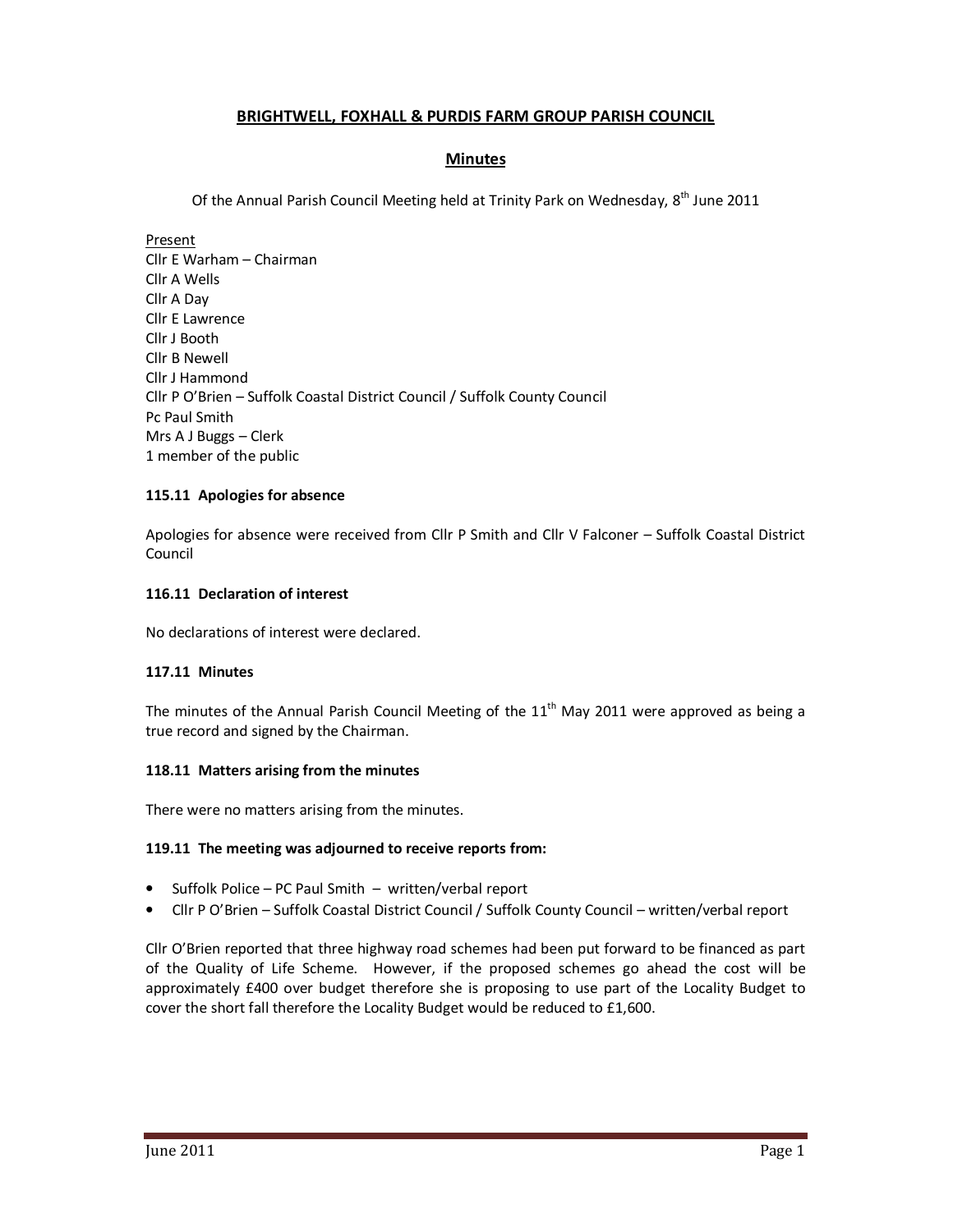## Service Road Opposite Honda Garage Felixstowe Road

Cllr O'Brien said that a parking scheme had been accepted for the service road. It was agreed that Cllr Day would speak to Tim Osborn Highways Department Suffolk County Council to find out about the scheme SCC are proposing and report back to the next meeting.

### Sainsbury's Road Markings

PC Paul Smith presented a provisional plan for placing 'Keep Clear' signs on the carriageway. A meeting has been arranged on site on Thursday,  $16<sup>th</sup>$  June 2011 at 1 o'clock to discuss any issues.

## Sainsbury's Parking Restrictions

Consideration is being given by Suffolk County Council for placing parking restrictions adjacent to Sainsbury's Garage.

• Cllr V Falconer – Suffolk Coastal District Council – written report

### **The meeting was re-convened.**

### **120.11 Clerk's Report**

The Clerk's report had previously been circulated and it was agreed that some of the items should be discussed as per the agenda.

### Community Led Planning & Your Community

FREE Workshops for parishes that have done a Community Led Town/Parish Plan or are considering developing one.

### Hutchison Ports (UK)

An invitation has been received from Hutchison Ports (UK) to attend the opening of its new state of the art container terminal 'Berths 8 and 9' on any of the following dates:  $5<sup>th</sup>$  July 6.00 pm,  $6<sup>th</sup>$  July 10.00 am,  $12^{th}$  July 2.00 pm.

### Suffolk County Council Toolkit to address public transport issues

A document 'toolkit' has been received from Annette Gray Suffolk Acre. The toolkit is designed to help communities explore solutions to transport issues.

### **121.11 Co-option of councillors**

The Clerk reported that a letter has been received from Suffolk Coastal District Council advising the Parish Council that, as a result of the recent elections, Foxhall and Purdis Farm both have less numbers of councillors than the number required.

Suffolk Coastal states that the council must actively seek to co-opt additional members so that the council is properly constituted.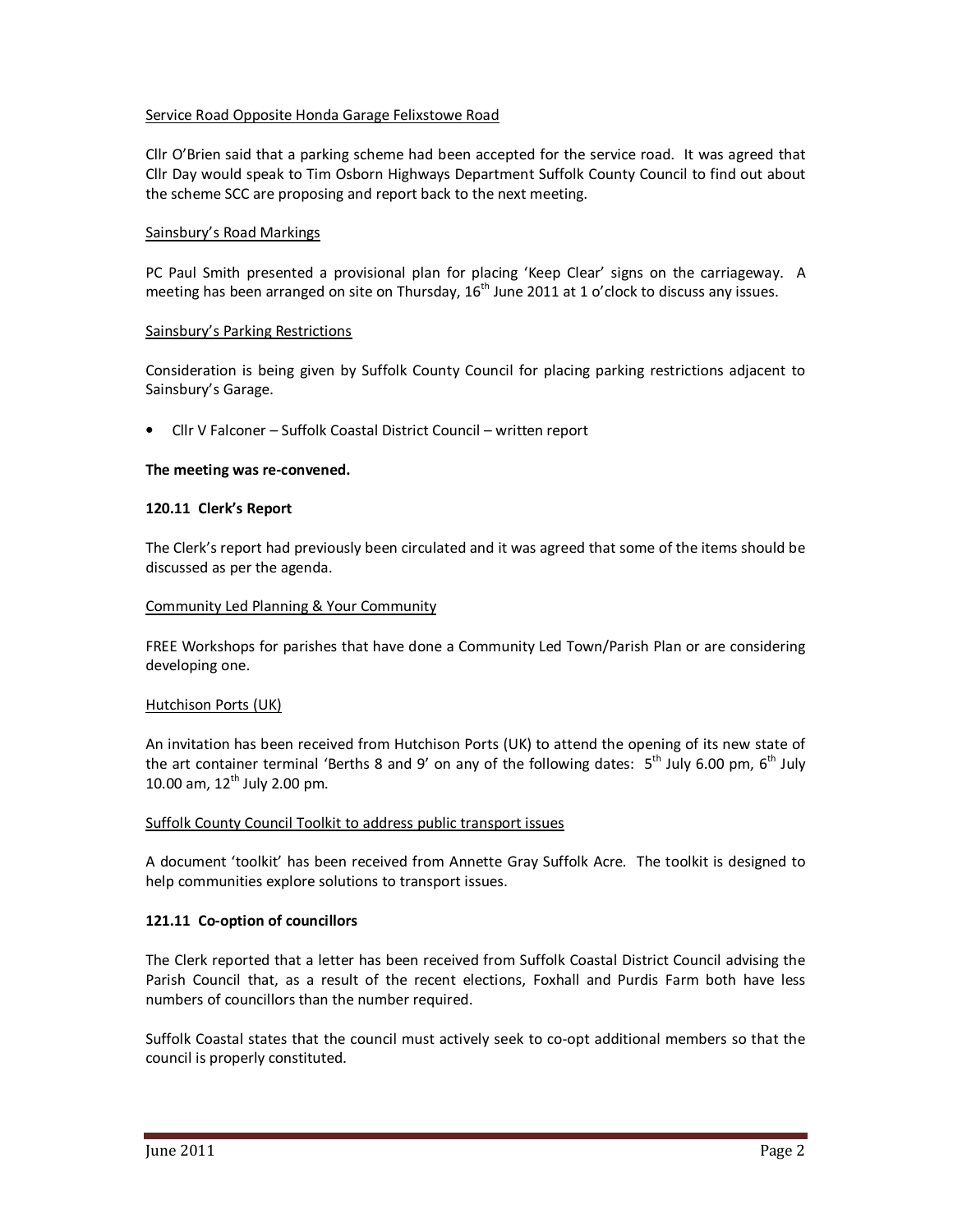We have to provide Suffolk Coastal District Council with a return of co-opted members by the 23 $^{\text{rd}}$ June and if the council has not recruited extra councillors the number of seats we hold may be reduced.

Following discussion on ways in which the council could co-opt new councillors Cllr Wells proposed, seconded Cllr Day for the production of a letter to be distributed to all households in the parishes of Purdis Farm and Foxhall inviting people to put themselves forward for co-option on to the parish council. Cllr Wells read out a draft letter he had written and it was agreed that the letter should be forwarded to Cllr Day for producing 1,000 copies by Print4You. It was agreed that the Clerk should write to Suffolk Coastal District Council advising of the council's course of action to recruit new councillors and also to put forward the council's view that the population is increasing all the time therefore it would be a retrograde step to reduce the number of councillors.

# **122.11 Courses**

The Clerk reported that she had received an advertisement from Suffolk Association of Local Councils of courses to be held for newly elected councillors. It was agreed that Cllr Newell should attend the course on the 22<sup>nd</sup> June 2011.

# **123.11 Sainsbury's roundabout**

PC Paul Smith has been actively working with Suffolk County Council Highways and Cllr O'Brien to provide 'Keep Clear' signs on the carriageway adjacent to Sainsbury's Roundabout. As a result a provisional plan has been drawn up. PC Smith has arranged to hold a site meeting with SCC Highways Department on Thursday,  $16<sup>th</sup>$  June 2011 at 1300 hours if any councillors would be available to attend to discuss any issues. Refer to Minute 119.11 for further details.

# **124.11 Trees – Felixstowe Road**

The Clerk reported that a site meeting had been arranged at 4.30 pm on Friday,  $17<sup>th</sup>$  June 2011 with Martin Minta Suffolk Coastal District Council to discuss ownership of the trees and what is the current position. It was agreed that Cllr Wells would attend and report back to the next Parish Council Meeting.

# **125.11 Valley Works / Rout Farm Felixstowe Road**

The Clerk reported that no further information had been received concerning Valley Works. The Clerk reported that she had received an email from Patsy Dobson Planning Officer Suffolk Coastal District Council stating that they have served a planning contravention notice however it has been returned by the Post Office as undelivered/uncollected so the notice will need to be served again. SCDC will update us as soon as further information is available.

# **126.11 Finance**

# To receive the accounts for the year 2010/2011

The Clerk distributed a copy of the year-end accounts to each councillor and presented the accounts for 2010/2011. It was proposed by Cllr Wells seconded Cllr Day that the year-end accounts 2010/2012 be approved – agreed by the council. The Clerk reported that the accounts would now be passed to the Internal Auditor before submission to the External Auditor.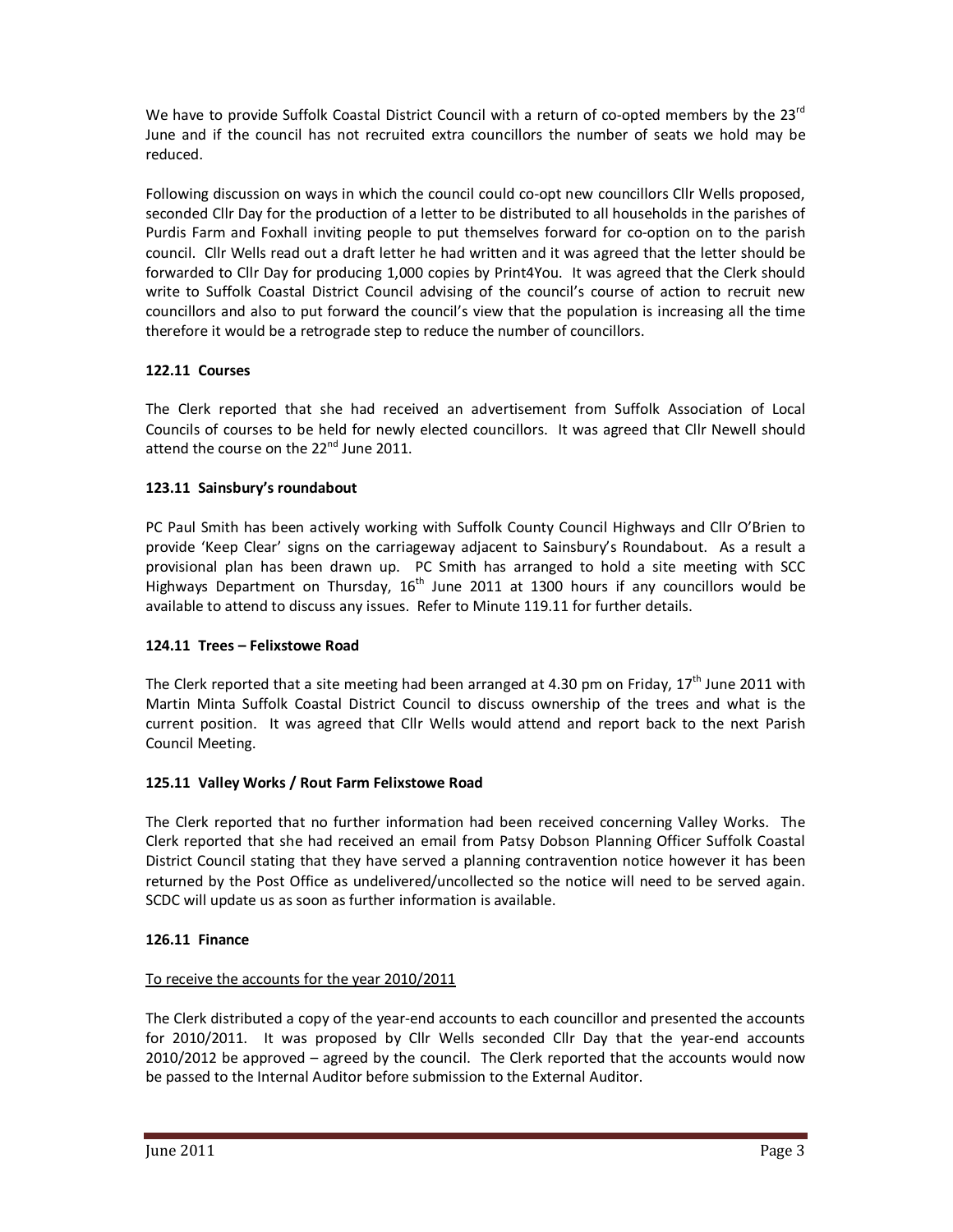The Clerk reported that one member of the team of auditors Heelis and Lodge had moved away from the area and the financial books would need to be taken to Wickham Market for audit. It was agreed that the Clerk should approach Suffolk Association of Local Councils to obtain a quotation for carrying out the council audit for the year 2011/2012.

Income None

## Expenditure Clerk's Salary and Expenses May 2011

Cllr Wells proposed, seconded Cllr Day that the expenditure should be approved.

## **127.11 Correspondence**

All correspondence had been dealt with previously.

## **128.11 Meetings attended by councillors/clerk**

None

## **129.11 Planning**

Cllr Wells said he had reconsidered the proposal to be elected as Chairman of the Planning Committee and Cllr Lawrence was happy to stand down as Chairman. Cllr Day proposed, seconded Cllr Lawrence that Cllr Wells be appointed as Chairman of the Planning Committee – agreed.

The Planning committee considered the following applications:

### PC Reference No 996

SCDC Application No: C11/0992 3 Mount Drive Purdis Farm – Erection of single-storey side extension. No objection.

### PC Reference No 997

SCDC Application No: C11/1092 Land South of Existing Reservoir Felixstowe Road Foxhall – Excavation for the construction of an irrigation reservoir. No objection.

### PC Reference No 988

SCDC Application No: C11/1174 3 Woodrush Road Purdis Farm – Erection of single-storey rear extension. No objection.

### **130.11 Members questions to the Chairman**

The Clerk reported that the plastic covered door on the Notice Board in Murrills Road is damaged due to the graffiti removal. It was agreed that the Clerk should approach the makers of the Notice Board to obtain a price for renewal of the door.

Trinity Park requested a nomination from the Parish Council on to the Trinity Park Showground Committee. It was agreed that Cllr Day should be the Parish Council representative.